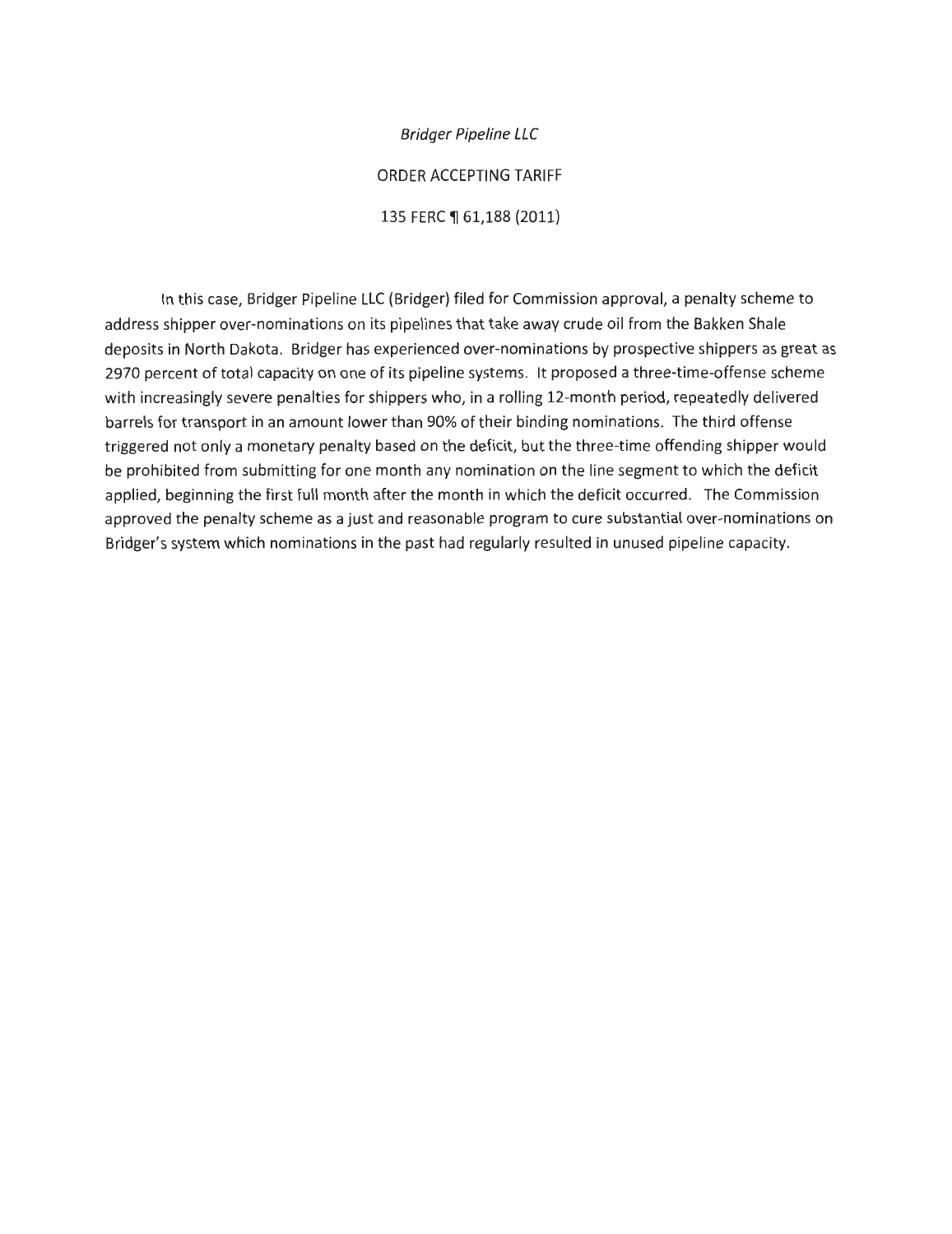## 135 FERC 161,188 UNITED STATES OF AMERICA FEDERAL ENERGY REGULATORY COMMISSION

Before Commissioners: Jon Wellinghoff, Chairman; Marc Spitzer, Philip D. Moeller, John R. Norris, and Cheryl A. LaFleur.

Bridger Pipeline LLC Docket No. IS11-313-000

# ORDER ACCEPTING TARIFF

(Issued May 27, 2011)

1. This order addresses Bridger Pipeline LLC's (Bridger) April 29, 2011, tariff filing proposing new tariff language to implement penalties for over-nominations on its crude oil pipeline system. Bridger requests the Commission permit FERC Tariff No. 26.1.0 to become effective June 1, 2011. Concord Energy LLC filed a protest on May 16, 2011. For the reasons discussed below, the Commission accepts Bridger's FERC Tariff No. 26.1.0 to be effective June 1, 2011.

## **Background**

2. Bridger services the Williston Basin transporting Bakken Shale crude oil from and to points in Montana and Wyoming. Bridger states Williston Basin production has risen from approximately 160,000 barrels per day (bpd) in 2006 to more than 420,000 bpd to date due solely to the Bakken Shale crude oil. Production could increase by an additional 350,000 bpd from North Dakota production alone with dramatic increases to continue for several years. As a result, the corresponding demand for transportation on Bridger's pipeline system has produced a proliferation of New Shippers and over-nominations by New and Existing Shippers,<sup>1</sup> subjecting significant portions of Bridger's system to nearcontinuous prorationing over the past several years.

 $(continued...)$ 

An Existing Shipper is a shipper that has tendered petroleum for transportation on a specific line segment during the Base Period, which is the twelve-month period beginning thirteen months prior to the month of prorationing. This ability to "earn" capacity over time has encouraged shippers to use affiliated companies to make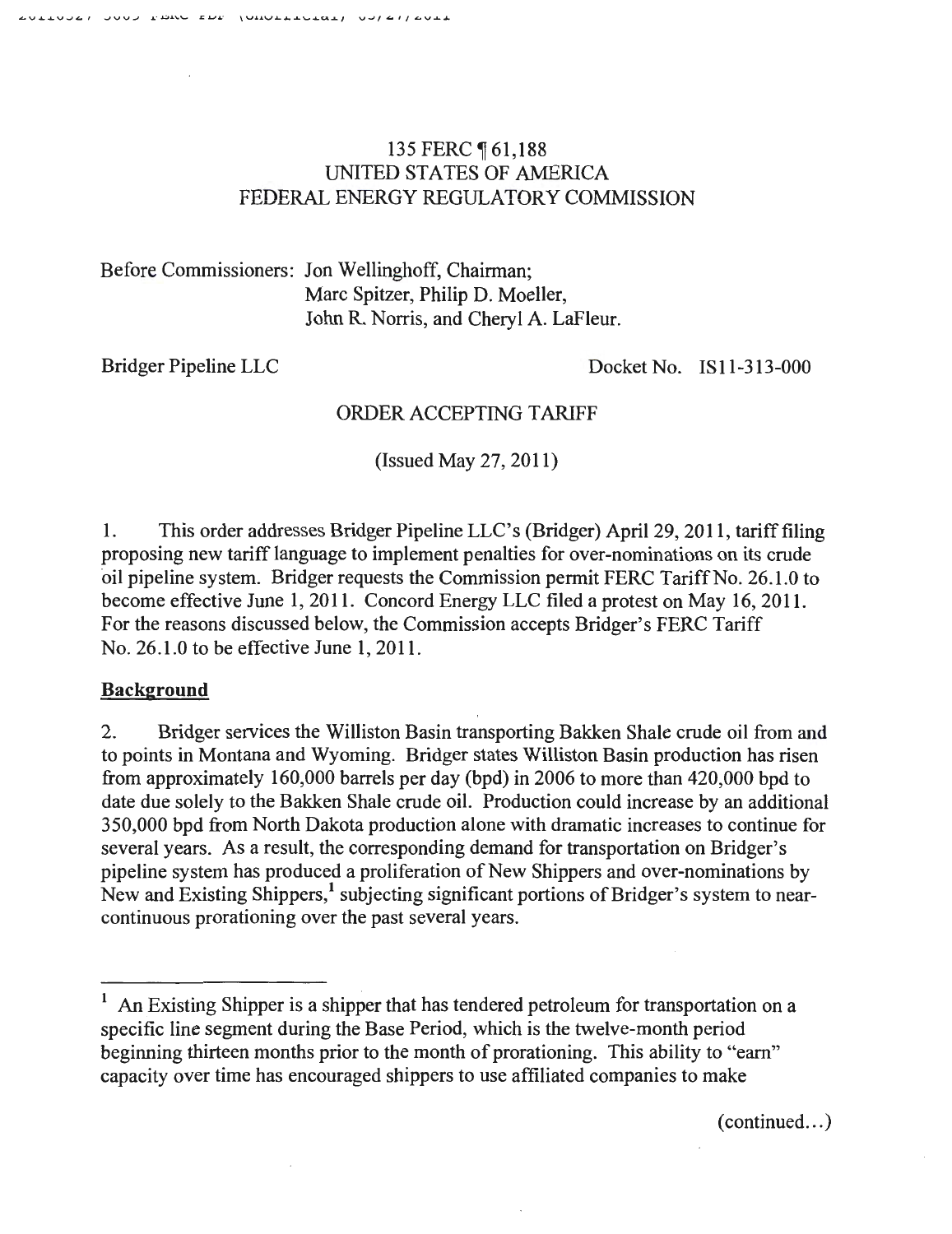### Docket No. IS11-313-000 - 2 -

3. Bridger states the extent of the prorationing problem is significant and that over the past twelve months, on average, initial nominations on its Poplar and Little Missouri pipeline systems have exceeded the total capacity by about 1648 percent and 2225 percent, respectively. In addition, Bridger states the scope of shipper overnominations is worsening. For example, in March 2011, shippers on the Poplar and Little Missouri systems submitted initial nominations of nearly 1,062,258 and 980,252 bpd, respectively, even though the capacity of the Poplar and Little Missouri systems is at most only 42,000 and 33,000 bpd. These nominations exceed the total capacity of those systems by over 2529 percent and 2970 percent, respectively.

4. Nonetheless, Bridger's available capacity is under-utilized due to such unrealistic nominations that shippers apparently have no ability to tender and then fail to timely revise their nominations. When shippers over-nominate and consequently receive allocations of capacity that they cannot use, other shippers that need more capacity than they are allocated are forced to make other, and often less efficient, arrangements to transport their crude petroleum (e.g., via trucking) while some portion of Bridger's capacity remains under-utilized. For example, in January, February, and March of this year, Bridger notes its Little Missouri system was under-utilized by fifteen, sixteen, and nine percent, respectively, despite the existence of significant market demand.

5. Therefore, Bridger's proposed Item No. 76 in FERC No. 26.1.0 addresses the problems associated with the continual eroding of the capacity allocations of its shippers and the excessive and persisting shipper over-nominations. Bridger avers these developments also create administrative burdens, requiring Bridger to hire additional staff.

6. For all these reasons, Bridger revises Item No. 76 to include new language to implement penalties for over-nominations. Item No. 76 provides that Bridger will allocate available capacity among shippers when it determines initial nominations exceed available capacity during the month on a line segment. Bridger will then notify each shipper of its capacity allocation for the applicable line segment. Each nominating shipper will submit a revised nomination for that line segment equal to or less than such shipper's allocation. Each shipper's revised nomination shall be its "Binding Nomination." Revised Item No. 76 further provides that, if the aggregate of the Binding Nominations by shippers is less than the capacity of the applicable line segment, Bridger will allocate the unused capacity on a *per capita* basis among New and Existing Shippers that are not subject to capped initial nominations resulting from imposition of the second

nominations to eventually qualify as Existing Shippers and thus control more capacity. A New Shipper is a shipper that nominates on a specific line segment that does not qualify as an Existing Shipper.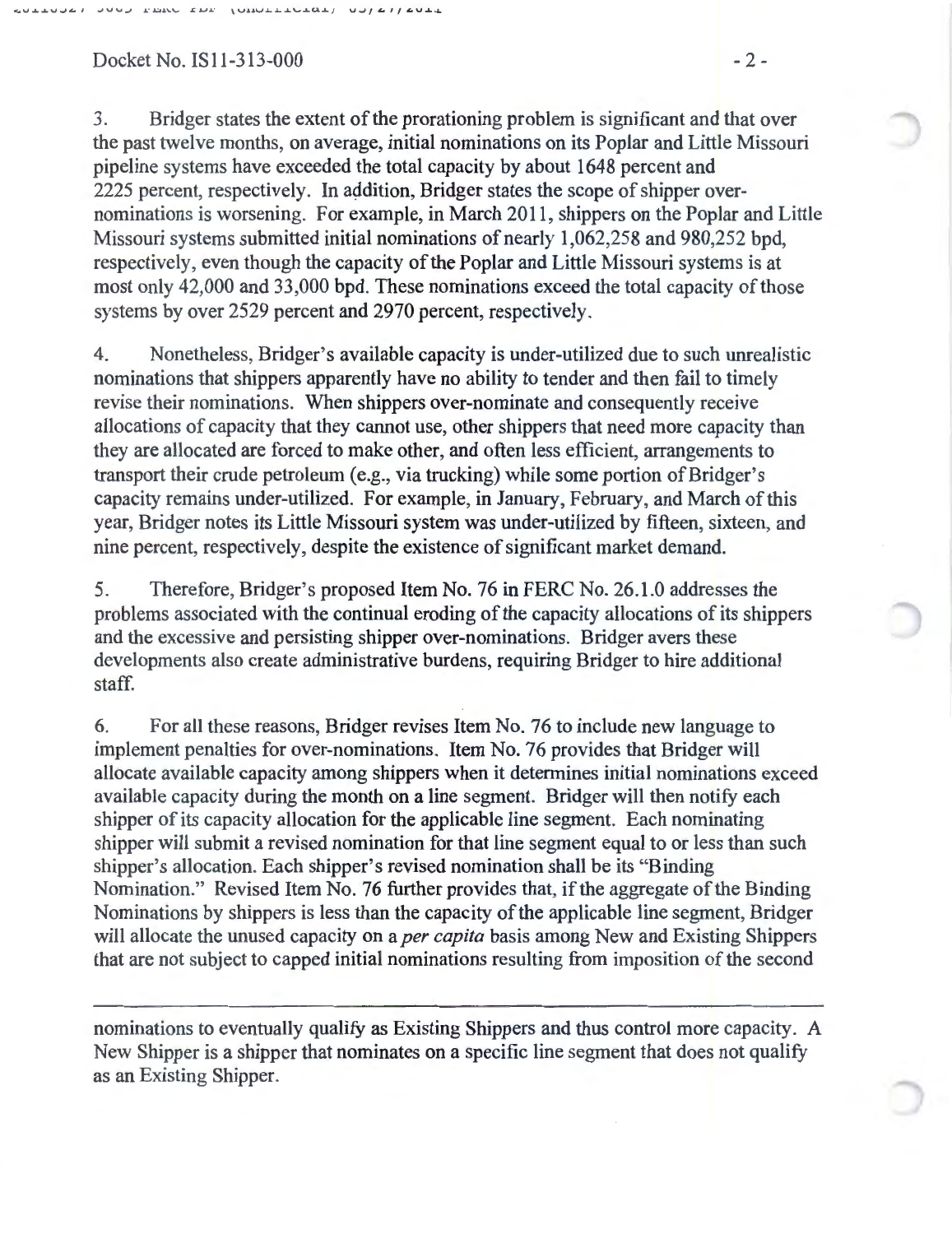$Dacket No.$  IS11-313-000  $-3-$ 

tier penalty provision described below. If unused capacity remains, Bridger will distribute such capacity on a *per capita* basis to Existing and New Shippers that are subject to second tier penalty's capped initial nominations.

7. Any shipper accepting an additional capacity allocation must amend its Binding Nomination with an "Amended Binding Nomination" to reflect its increased allocation. If the aggregate Binding and Amended Binding Nominations total is less than the available capacity of the line segment following implementation of this process, the pipeline segment will no longer be in apportionment and the penalties described below will not apply with respect to the production month applicable to this allocation process. If the aggregate Binding and Amended Binding Nominations equal the available capacity of the line segment, the penalty provisions will apply to the allocation process for the subject month. Bridger also adds new language to Item No. 76 (Paragraph 4) to implement over-nomination penalty provisions. Paragraph 4 states that, during months of prorationing on any line segment, if any shipper delivers a volume of barrels less than 90 percent of its Binding or Amended Binding Nomination (which is not caused by a force majeure event) ("Deficient Tender"), certain penalties shall apply during any rolling 12-month period.

8. The first time a shipper makes a Deficient Tender during any rolling 12-month period, Bridger will invoice the shipper for its delivered volumes, plus a monetary penalty based on the applicable rate and the difference between the barrels delivered and the Binding or Amended Binding Nomination ("Monetary Penalty"). The second time a shipper makes a Deficient Tender during any rolling 12-month period (the second tier penalty noted above), the shipper will be subject to the Monetary Penalty, and the shipper's initial nomination for the three consecutive months beginning the first complete month after the second Deficient Tender becomes known to Bridger shall be capped at the barrels the shipper actually shipped during the prior month. The third time a shipper makes a Deficient Tender and for every Deficient Tender thereafter during any rolling 12-month period, the shipper will be subject to the Monetary Penalty, and prohibited from submitting for one month, any nomination on the line segment to which the Deficient Tender applies beginning the first complete month after the third Deficient Tender or any Deficient Tender thereafter becomes known to Bridger.

### Interventions and Protests

9. Concord Energy filed a motion to intervene and protest on May 16, 2011, stating that while it supports the imposition of reasonable penalties to prevent abusive nomination practices and to promote the efficient use of Bridger's system, certain aspects of the proposal are in its view discriminatory and preferential.

10. In particular, Concord Energy states the proposed one-month flat prohibition on any transportation nominations for the third over-nomination infraction will unduly disadvantage New Shippers and is preferential to Existing Shippers not subject to the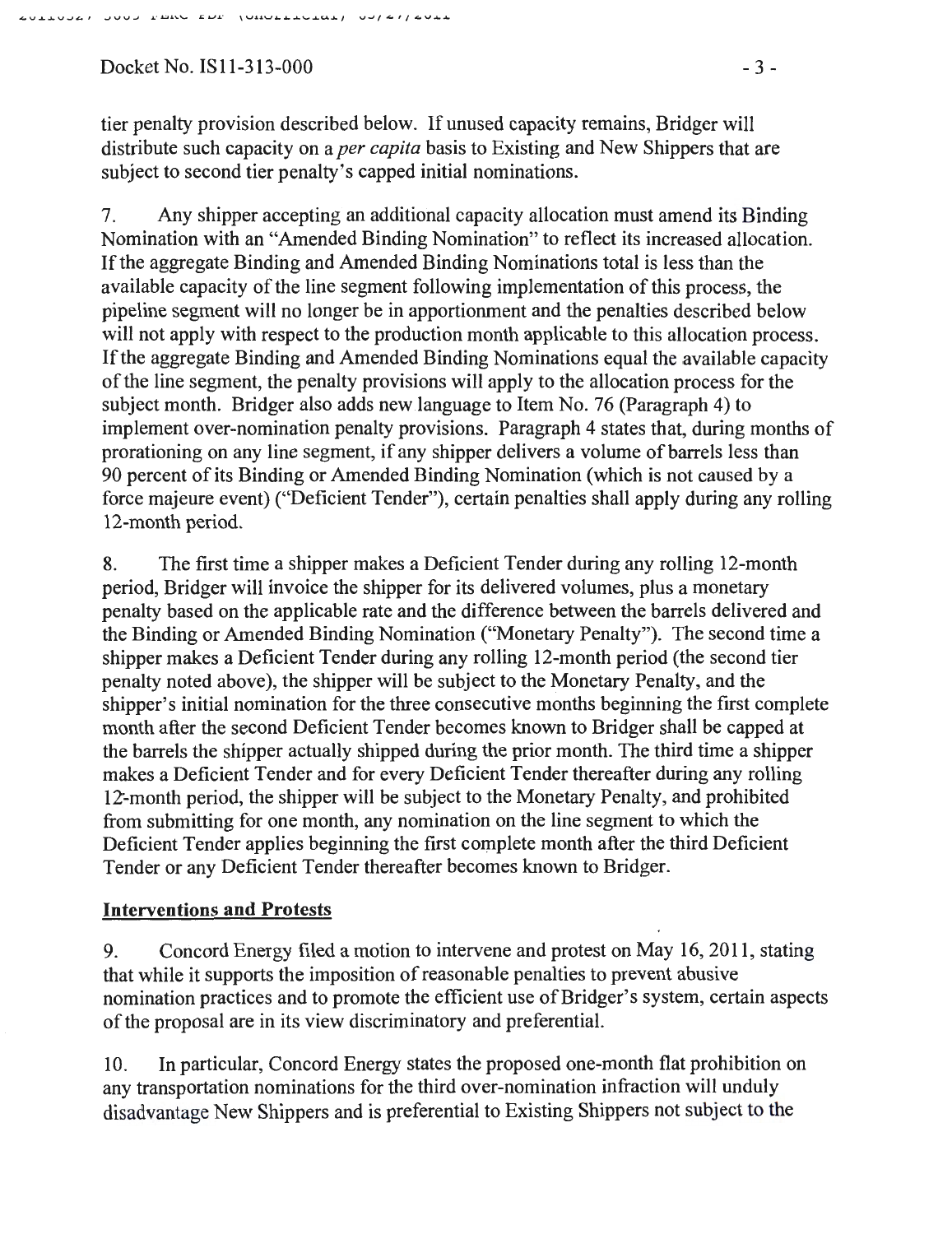#### Docket No. IS 1 1 - 3 1 3 - 000

 $L = L$ 

 $1$ UIIVIIIVIIIII

 $U - I I I I U + I$ 

over-nomination penalty. Concord Energy states the result will be the third-time offender will no longer qualify for Existing Shipper status. Instead it will take the offending shipper at least 13 months to rebuild its transportation history (i.e., the one-month prohibition, plus the unbroken 12-month eligibility requirement). The immediate result is that all other Existing Shippers, based on their allocation percentages, will (1) receive a 13-month capacity windfall in an aggregate amount equal to the third-time offender's prior capacity allocation; and (2) New Shippers will be substantially and adversely affected, even where no New Shippers engage in over-nominations. That is, after the one-month prohibition terminates, the now-demoted third-time offender will be competing for the limited capacity available for New Shipper nominations, substantially worsening the already grim capacity allocation prospects of the pre-existing New Shippers for the next 12 months.

#### **Bridger's Answer**

11. On May 23, 2011, Bridger filed an answer to Concord Energy's protest. Bridger asserts the Commission should reject the protest because Bridger's three-tiered system of penalties is a reasonable approach to resolving the serious problem of over-nominations and reasonably balances the competing interests of Bridger's shippers. In the alternative, if the protest is not rejected, Bridger requests the Commission temporarily suspend only the third-tier penalty until this issue is resolved, thereby permitting the unchallenged firstand second-tier penalties to become June **1,** 2011, as proposed.

12. Bridger submits that shippers that violate the nominations procedure three times in a twelve-month period are pursuing behavior inimical to the reliable and efficient operation of the pipeline and to the interests of those shippers who comply with the pipeline's operating rules and deserve to have their historic usage patterns preserved. According to Bridger, it is neither unreasonable nor unjust to require a shipper that is a three-time violator to move to the back of the line to allow compliant, performing shippers to use the system's capacity. Thus, Bridger states its third-tier penalty is completely consistent with the purpose underlying the Commission's acceptance of historical-based prorationing.

13. Bridger contends that contrary to Concord's implications, New Shippers will benefit from the implementation of Bridger's third-tier penalty. Bridger states that in practice, any third-tier penalty applied to a New Shipper will create additional capacity allocations for other New Shippers. Thus, New Shippers that perform their obligations under the tariff will have access to the capacity lost by New Shippers that are three-time violators of Bridger's penalty provisions during a twelve month period. Further, Bridger submits that if a New Shipper is subject to no more than the first- and second- tier penalties during the applicable twelve-month period, then that New Shipper satisfies the historical requirements for becoming an Existing Shipper and will gain access to the Existing Shipper capacity allocation. By becoming an Existing Shipper, it will leave New Shipper status and the New Shipper capacity it formerly used will become available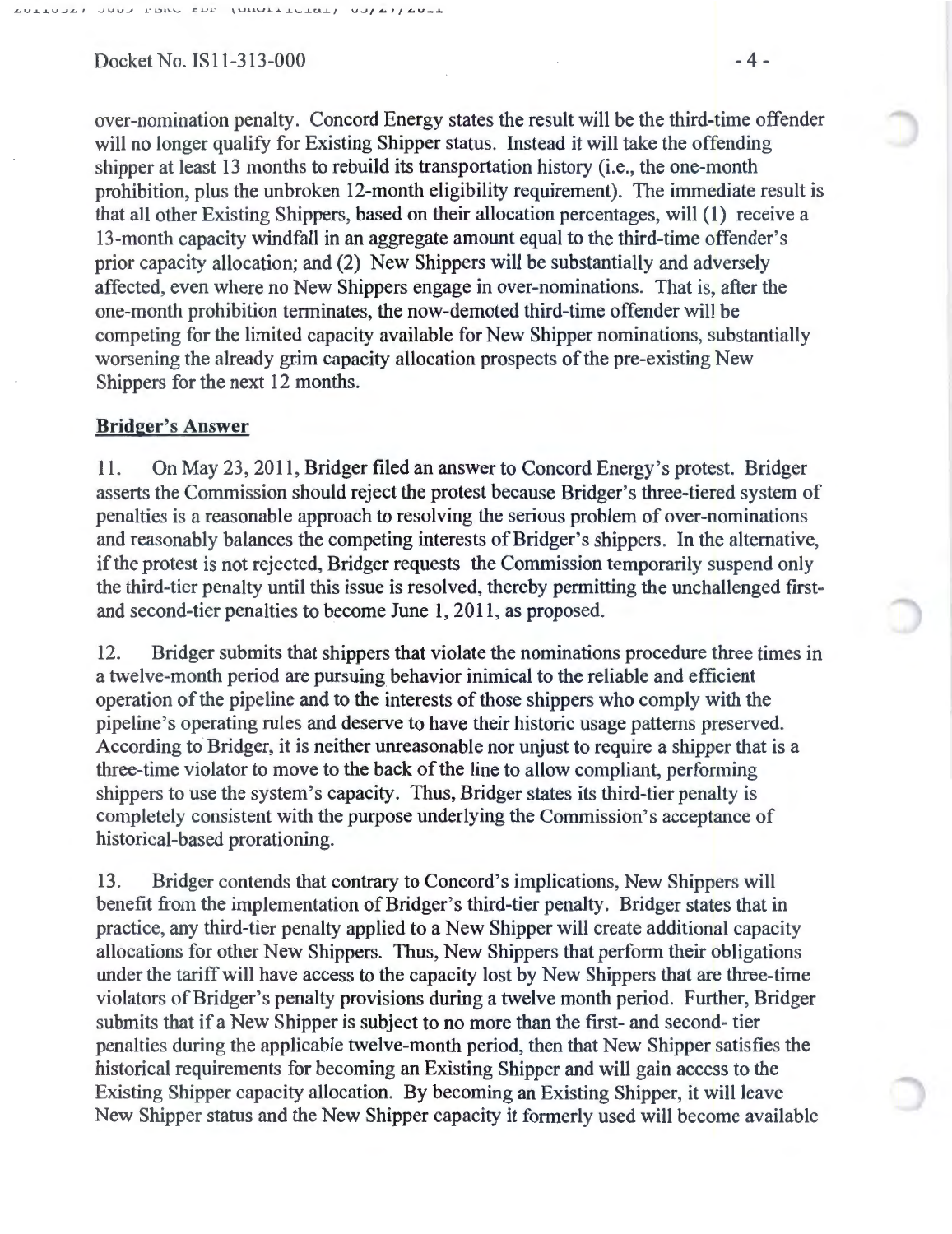$Docket No.$  IS11-313-000  $-5-$ 

to other New Shippers. Accordingly, Bridger asserts its tiered approach is beneficial to both Existing and New Shippers and provides all performing shippers with the opportunity to obtain additional access to capacity that they need and that they can realistically tender for transportation.

14. Bridger states that Concord Energy suggests that increasing the Monetary Penalty for third-time offenders would be an effective remedy. Bridger states while it is true that such a third-tier penalty would not affect the capacity allocations available to New and Existing Shippers, it would not be as effective a remedy because of shippers' valuations of their access to capacity given the constrained transportation infrastructure in the region. Thus, Bridger's second- and third-tier penalties are more likely to be effective deterrents to over-nominations than a penalty that is monetary. Bridger submits it is entirely possible that, given its assessment of capacity valuations in the Bakken Shale and other commercial factors, a shipper could still decide it will be economically feasible to disregard any financial penalty and to over-nominate, leaving Bridger in the continued position of having unused capacity on its system despite excessive nominations and prorationing. Moreover, Bridger argues that it would be difficult if not impossible for Bridger to set a financial penalty at a level that deters over-nominations effectively, since there is no way for Bridger to know what commercial incentives a particular shipper is facing during a given month. Bridger states that it has an interest in using all of the capacity on its system, not in assessing financial penalties that may or may not be effective depending on the operative commercial factors in effect during any given month. Bridger states that if a shipper, after violating Bridger's nomination requirements twice in a twelve-month period and being subjected to Monetary Penalties, still insists on over-nominating a third time, it is neither unreasonable nor unjust to insist that the shipper move to the back of the line to allow responsible shippers to fully utilize the system's capacity.

#### **Discussion**

15. In its filing, Bridger has proposed a three-tier penalty structure for overnominations on its system in order to prevent shippers nominating barrels which they have no intention of delivering and to ensure that the capacity on all parts of its system can be used by shippers who have an intention to ship oil. Concord Energy generally supports the concept of the penalty structure and does not take issue with the first two tiers of the proposed penalty structure. Concord Energy's only issue is with one scenario under the third tier penalty where it claims that New Shippers would be at a disadvantage.

16. The Commission finds that Bridger's proposed penalty structure for overnominations on its system is a reasonable response to an ongoing situation and designed to prevent certain shippers from gaming the system through over-nominations to gain valuable capacity. The pattern of over-nominations prevents shippers who have actual barrels to tender from shipping their oil. It also created a pattern of under-utilization on certain segments of the Bridger system because of the unrealistic nominations of shippers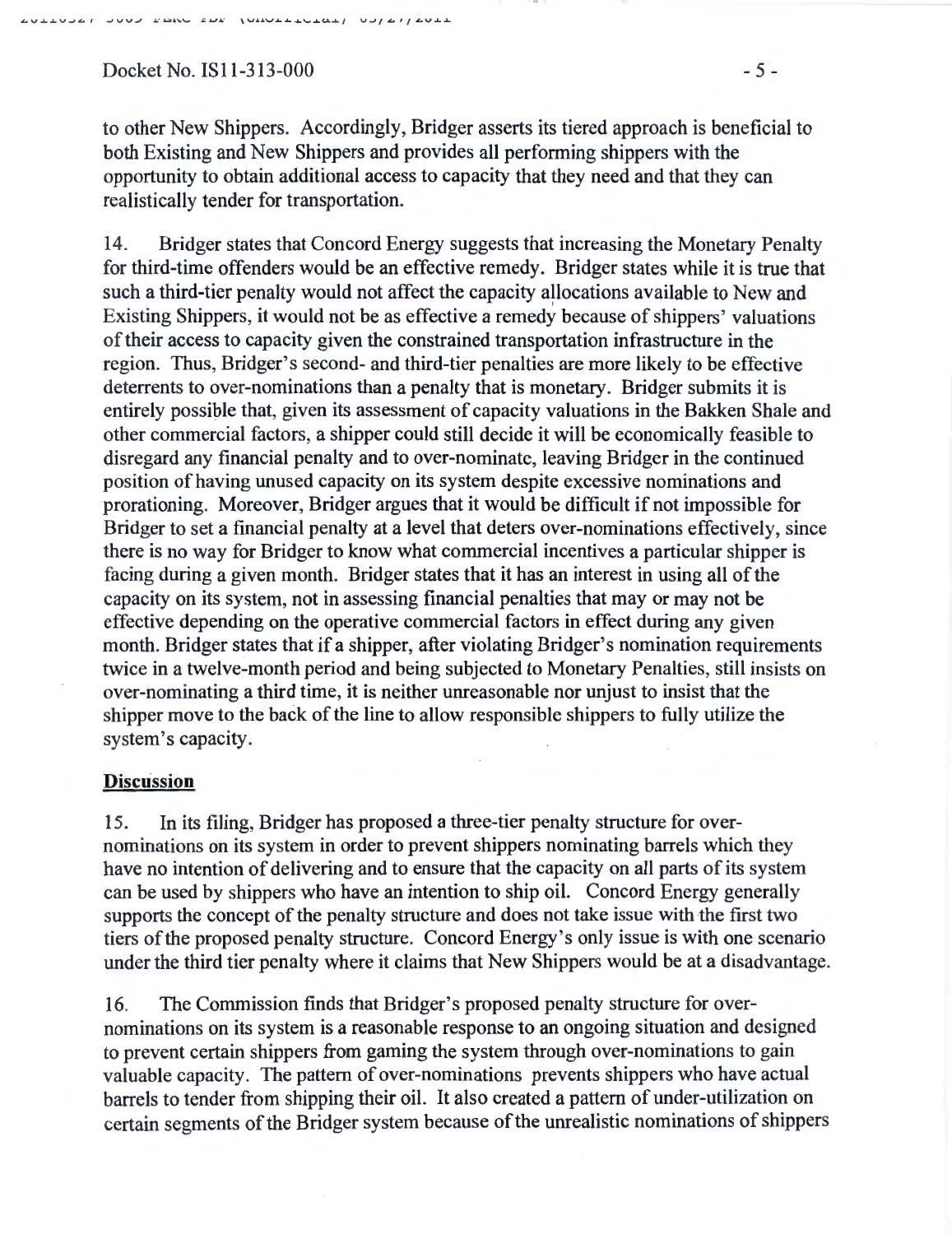#### Docket No. IS11-313-000 - 6 -

who have no intention to tender barrels. While Concord Energy identifies one scenario where an Existing Shipper who receives the third tier penalty is put back in the New Shipper category thus competing for the limited capacity with other New Shippers, the Commission finds that such a scenario is not unduly discriminatory. The penalty structure simply reflects the differences between Existing Shippers and New Shippers under the approved prorationing policy and provides each category of shippers with appropriate incentives to comply with the nomination procedures. Further, Bridger's shippers are permitted to deviate from their Binding Nominations by 10 percent without any penalty being imposed. The proposed penalties are fair to all shippers who comply with the nomination procedures and will benefit New Shippers by allowing those who establish an historical pattern of shipments to become Existing Shippers while freeing up capacity for New Shippers when the third tier penalty is imposed on a non-complaint New Shipper. The Commission also finds the alternative third tier penalty suggested by Concord Energy may not eliminate the patterns of over-nominations because of the difficulty of setting a monetary penalty high enough to overcome the economic incentives of certain shippers to over-nominate. The Commission finds Bridger's penalty structure to be just and reasonable, and not unduly discriminatory and it is accepted to be effective June 1, 2011.

#### The Commission orders:

Bridger's FERC Tariff26.1.0 is accepted to be effective June **1,** 2011.

By the Commission.

(SEAL)

Kimberly D. Bose, Secretary.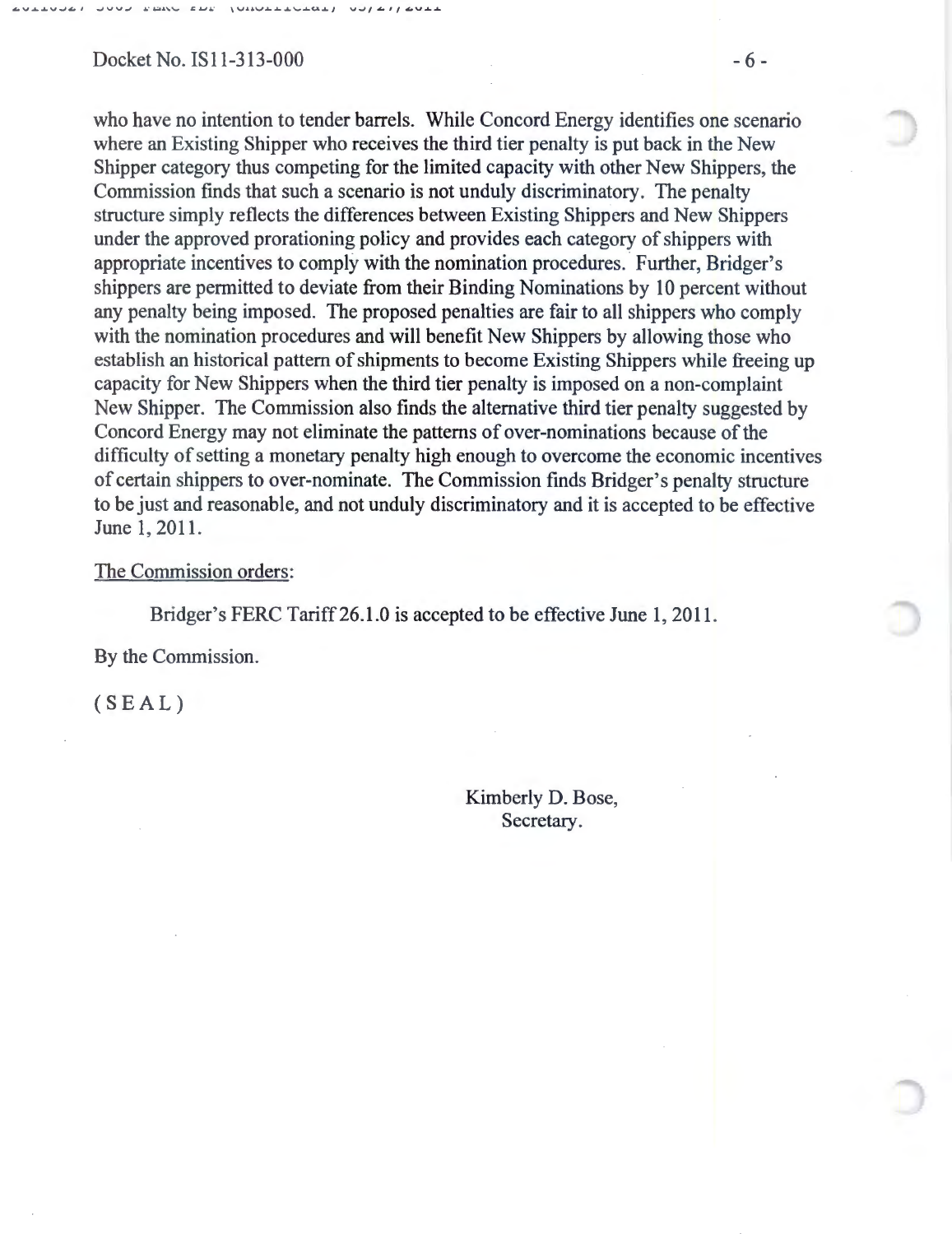JOOD PARC EDE  $\sqrt{2}$ 

| Document Content(s) |  |  |
|---------------------|--|--|
|                     |  |  |

 $\label{eq:2.1} \frac{1}{\sqrt{2}}\int_{\mathbb{R}^3}\frac{1}{\sqrt{2}}\left(\frac{1}{\sqrt{2}}\int_{\mathbb{R}^3}\frac{1}{\sqrt{2}}\left(\frac{1}{\sqrt{2}}\int_{\mathbb{R}^3}\frac{1}{\sqrt{2}}\left(\frac{1}{\sqrt{2}}\int_{\mathbb{R}^3}\frac{1}{\sqrt{2}}\right)\right)\frac{1}{\sqrt{2}}\right)=\frac{1}{2}\int_{\mathbb{R}^3}\frac{1}{\sqrt{2}}\int_{\mathbb{R}^3}\frac{1}{\sqrt{2}}\frac{1}{\sqrt{2}}\int_{\mathbb$ 

 $\label{eq:2.1} \frac{1}{\sqrt{2}}\int_{\mathbb{R}^3}\frac{1}{\sqrt{2}}\left(\frac{1}{\sqrt{2}}\right)^2\frac{1}{\sqrt{2}}\left(\frac{1}{\sqrt{2}}\right)^2\frac{1}{\sqrt{2}}\left(\frac{1}{\sqrt{2}}\right)^2\frac{1}{\sqrt{2}}\left(\frac{1}{\sqrt{2}}\right)^2.$ 

 $\label{eq:2.1} \frac{1}{\sqrt{2}}\left(\frac{1}{\sqrt{2}}\right)^{2} \left(\frac{1}{\sqrt{2}}\right)^{2} \left(\frac{1}{\sqrt{2}}\right)^{2} \left(\frac{1}{\sqrt{2}}\right)^{2} \left(\frac{1}{\sqrt{2}}\right)^{2} \left(\frac{1}{\sqrt{2}}\right)^{2} \left(\frac{1}{\sqrt{2}}\right)^{2} \left(\frac{1}{\sqrt{2}}\right)^{2} \left(\frac{1}{\sqrt{2}}\right)^{2} \left(\frac{1}{\sqrt{2}}\right)^{2} \left(\frac{1}{\sqrt{2}}\right)^{2} \left(\$